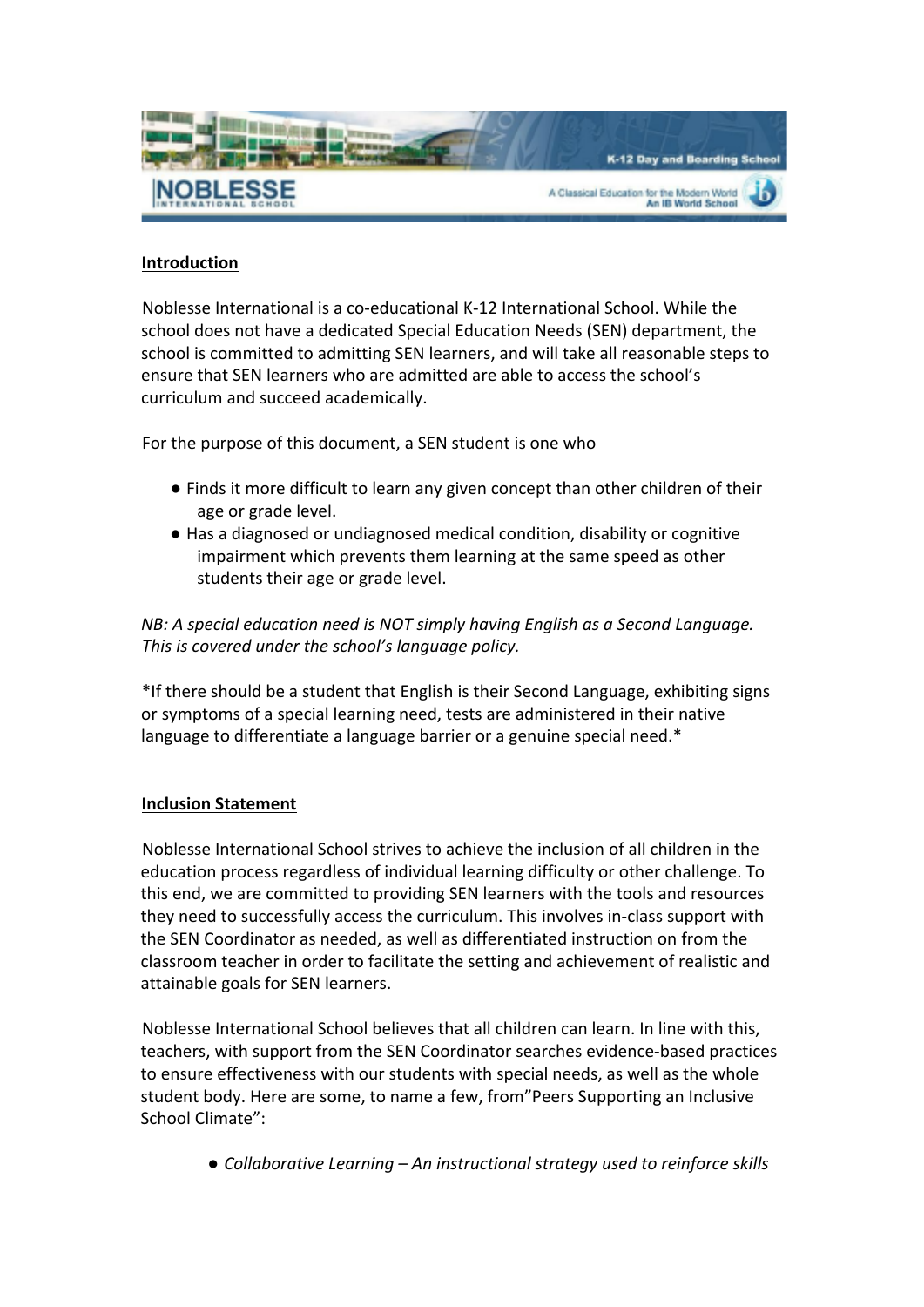*taught by the teacher. This teaching method allows time for practice,* review, and opportunities for students to use higher-level thinking skills.

- *Cross-Age Peer Support is another strategy that assists with the learning in* the general education setting. This approach typically involves older students, usually high school age, who provide instructional support for *elementary or secondary students.*
- Peer modeling is another support that can be used to help students learn academic, processes and classroom routines. It also provides the classroom *teacher opportunities to use peers to assist with instruction, clarifying* directions and give social reminders with little or no disruption to the lesson *cycle.* It is an excellent way for peers to provide appropriate behavioral *models of students who need to improve their social skills.*

(Inclusive Schools Network)

The key to our success as an inclusive school is consistent, collaborative communication among all involved. The benefactor of our collaborative efforts is our students.

## **Our Philosophy about Inclusion**

Noblesse International School believes that inclusion is beneficial for ALL our students as we strive to train responsible, confident leaders. The following is an excerpt from "Peers Supporting an Inclusive School Climate."

### **Benefits for Students With Disabilities**

- *● Friendships*
- *● Increased social initiations, relationships and networks*
- Peer role models for academic, social and behavior skills
- *● Increased achievement of IEP goals*
- *Greater access to general curriculum*
- *● Enhanced skill acquisition and generalization*
- *● Increased inclusion in future environments*
- Greater opportunities for interactions
- *Higher expectations*
- *● Increased school staff collaboration*
- *● Increased parent participation*
- Families are more integrated into community

### **Benefits of Inclusion for Students Without Disabilities**

- *Meaningful* friendships
- *● Increased appreciation and acceptance of individual differences*
- *● Increased understanding and acceptance of diversity*
- *Respect* for all people
- *Prepares all students for adult life in an inclusive society*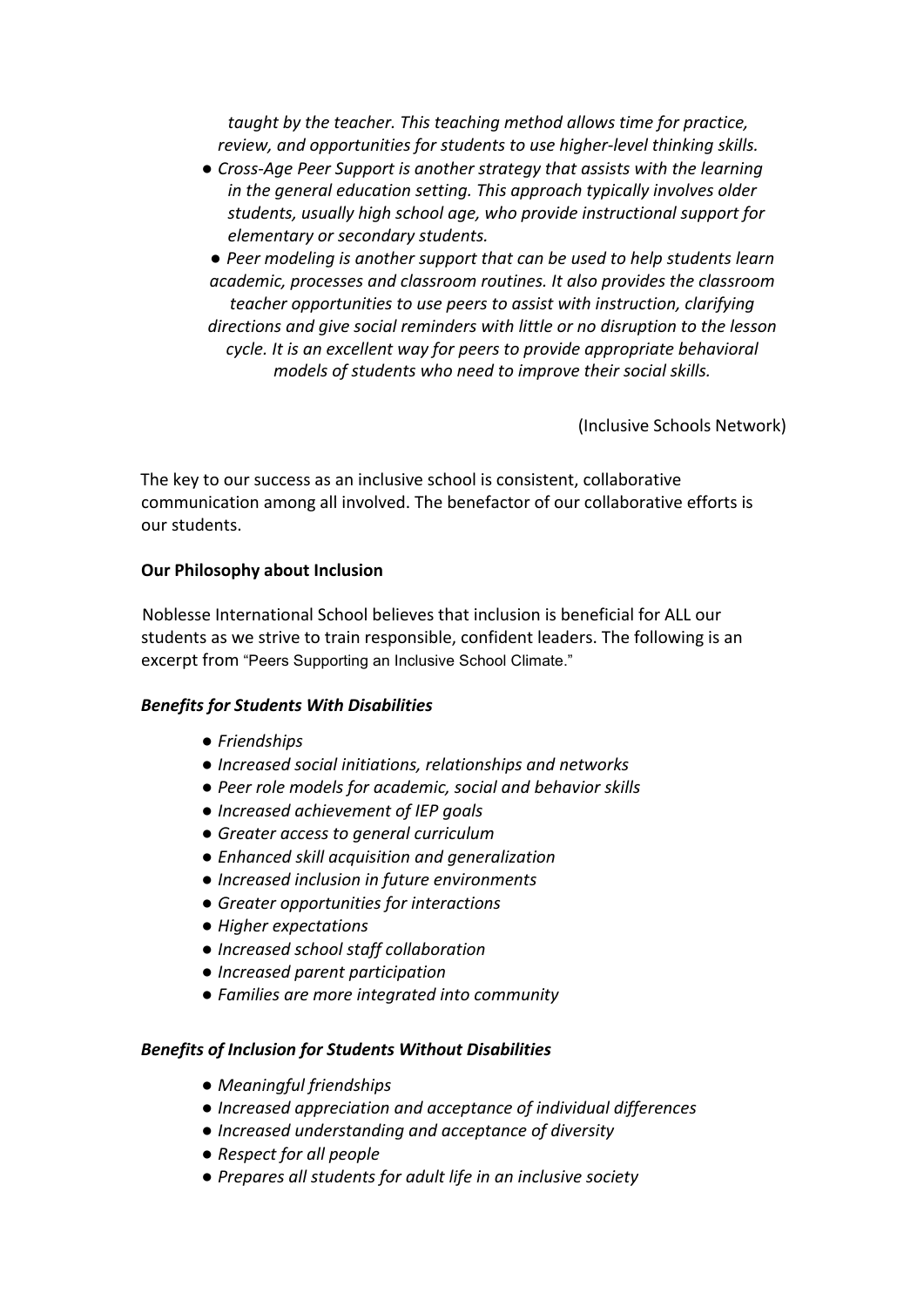- *Opportunities to master activities by practicing and teaching others*
- *● Greater academic outcomes*
- *All students needs are better met, greater resources for everyone* (Inclusive

Schools Network)

### **This Policy in Practice:**

- When a SEN child is identified, all relevant stakeholders, including parents, teachers and guardians, will meet.
- Mrs. Alfonso (SEN Coordinator) will observe, interview and assess the child, and provide stakeholders with as much data as possible.
- Mrs. Alfonso and all stakeholders will develop an Individual Academic Plan for the child containing realistic and achievable goals. This will be monitored regularly.
- Parents and caregivers will be given additional information on how they can assist their child at home.
- Unless in exceptional cases, the SEN child will attend all regular classes as scheduled.
- Mrs. Alfonso will monitor the child's academic plan

### **SEN Policy Steering Committee:**

Mrs. Sabrina Alfonso - Chair & SEN Coordinator Mr. Vladimir Sousek - Headmaster Mr. James Mckone - Elementary Coordinator Mr. Felix - MS/HS Coordinator Katrina Musni- MYP Coordinator

"Defining achievement in terms of the number of targets on an individual education *plan achieved across a given time rarely ensured rigorous evaluation of provision or pupils' progress. What made the difference to higher outcomes was effective target-setting* within the curriculum or personalised programme as part of a whole-school policy on assessment."

#### 'Inclusion: does it matter where pupils are taught?' (Ofsted, 2006a)